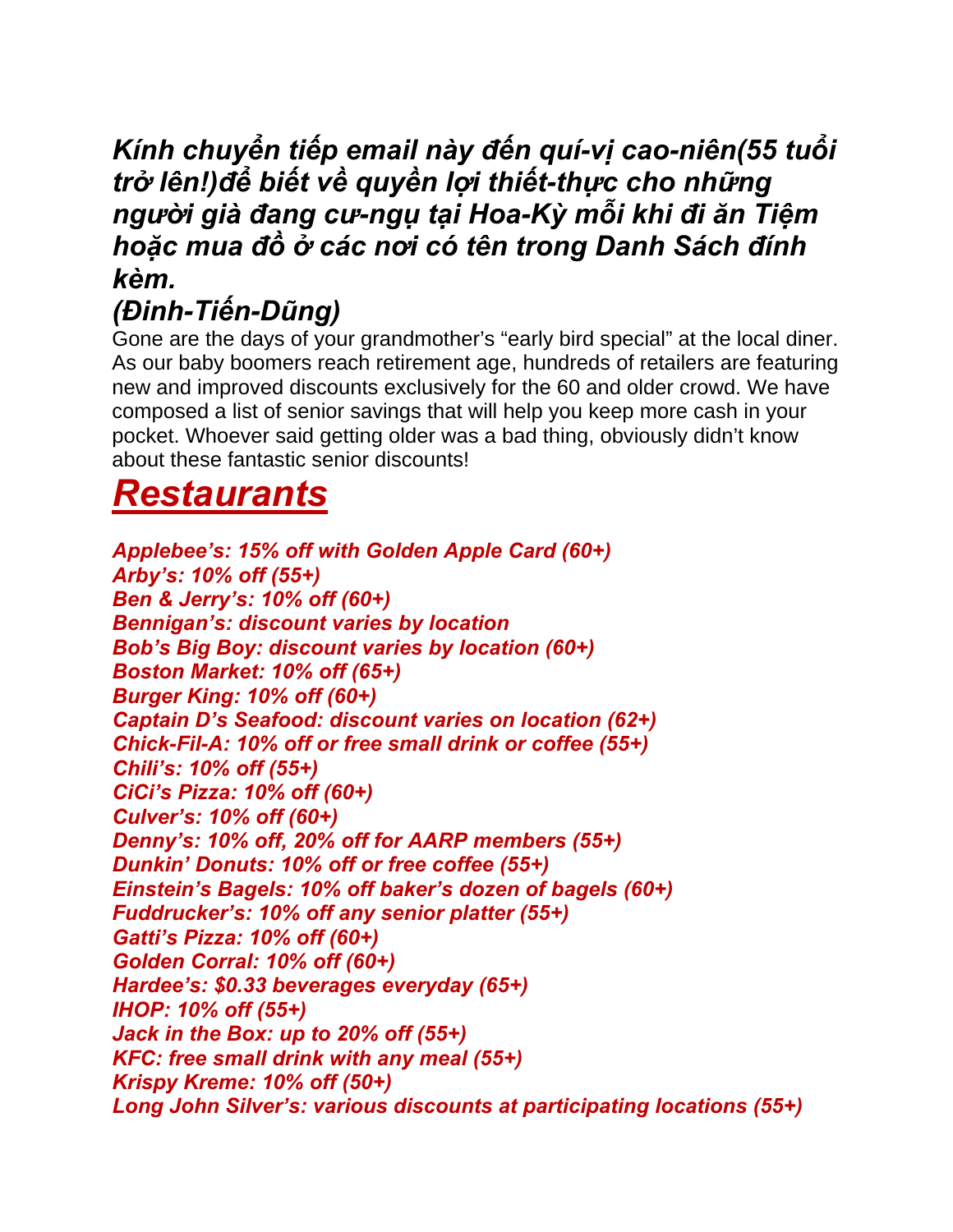*McDonald's: discounts on coffee everyday (55+) Mrs. Fields: 10% off at participating locations (60+) Shoney's: 10% off Sonic: 10% off or free beverage (60+) Steak 'n Shake: 10% off every Monday & Tuesday (50+) Subway: 10% off (60+) Sweet Tomatoes 10% off (62+) Taco Bell: 5% off; free beverages for seniors (65+) TCBY: 10% off (55+) Tea Room Cafe: 10% off (50+) Village Inn: 10% off (60+) Waffle House: 10% off every Monday (60+) Wendy's: 10% off (55+) White Castle: 10% off (62+)*

### *Retail and Apparel*

*Banana Republic: 10% off (50+) Bealls: 20% off first Tuesday of each month (50+) Belk's: 15% off first Tuesday of every month (55+) Big Lots: 10% off Bon-Ton Department Stores: 15% off on senior discount days (55+) C.J. Banks: 10% off every Wednesday (60+) Clarks: 10% off (62+) Dress Barn: 10% off (55+) Goodwill: 10% off one day a week (date varies by location) Hallmark: 10% off one day a week (date varies by location) Kmart: 20% off (50+) Kohl's: 15% off (60+) Modell's Sporting Goods: 10% off Rite Aid: 10% off on Tuesdays & 10% off prescriptions Ross Stores: 10% off every Tuesday (55+) The Salvation Army Thrift Stores: up to 50% off (55+) Stein Mart: 20% off red dot/clearance items first Monday of every month (55+)*

# *Grocery*

*Albertson's: 10% off first Wednesday of each month (55+) American Discount Stores: 10% off every Monday (50+) Compare Foods Supermarket: 10% off every Wednesday (60+) DeCicco Family Markets: 5% off every Wednesday (60+) Food Lion: 6% off every Monday (60+) Fry's Supermarket: free Fry's VIP Club Membership & 10% off every*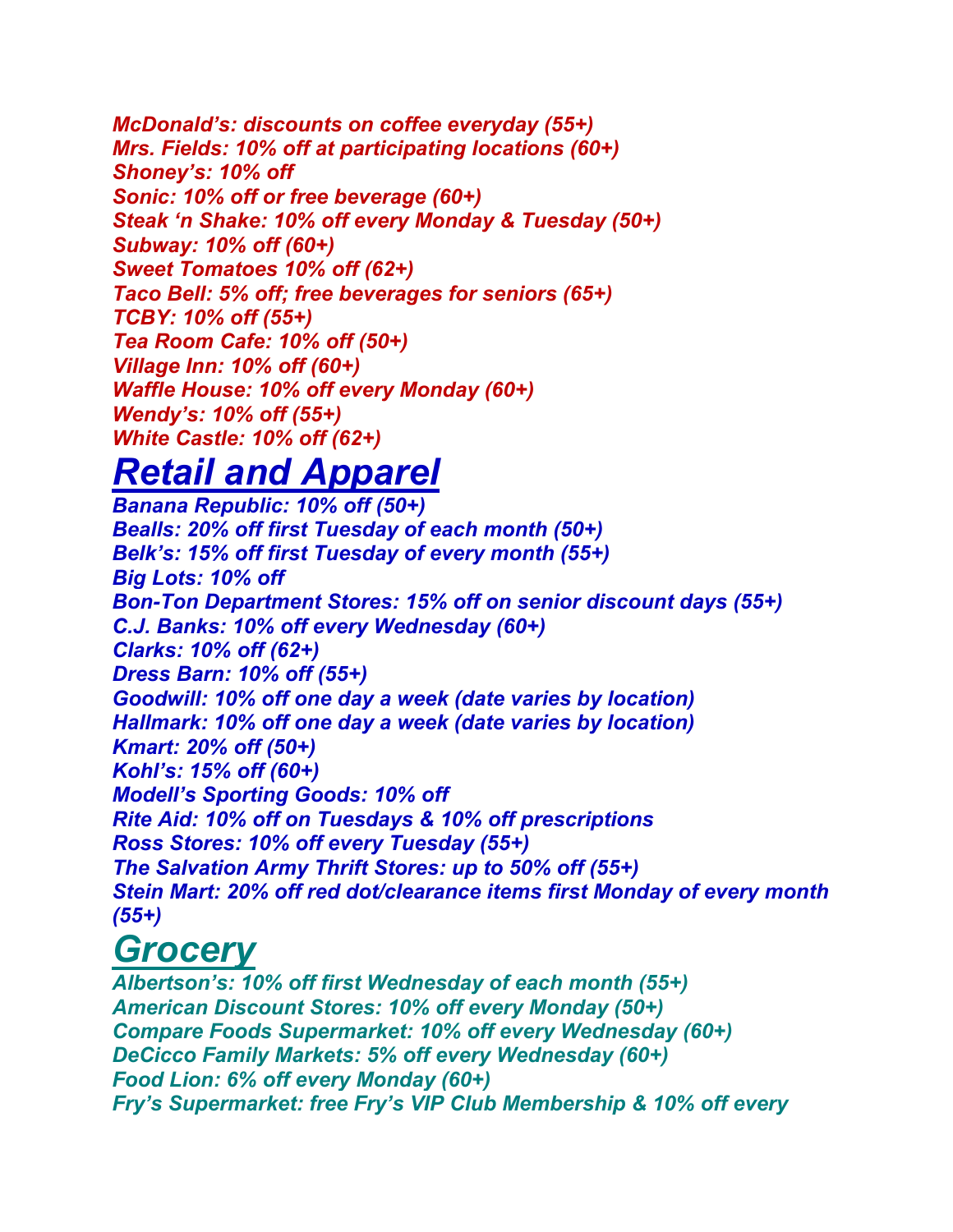*Monday (55+)* 

*Great Valu Food Store: 5% off every Tuesday (60+) Gristedes Supermarket: 10% off every Tuesday (60+) Harris Teeter: 5% off every Tuesday (60+) Hy-Vee: 5% off one day a week (date varies by location) Kroger: 10% off (date varies by location) Morton Williams Supermarket: 5% off every Tuesday (60+) The Plant Shed: 10% off every Tuesday (50+) Publix: 5% off every Wednesday (55+) Rogers Marketplace: 5% off every Thursday (60+) Uncle Guiseppe's Marketplace: 5% off (62+)*

*Travel*

*Alaska Airlines: 10% off (65+) Alamo: up to 25% off for AARP members American Airlines: various discounts for 65 and up (call before booking for discount) Amtrak: 15% off (62+) Avis: up to 25% off for AARP members Best Western: 10% off (55+) Budget Rental Cars: 10% off; up to 20% off for AARP members (50+) Cambria Suites: 20%-30% off (60+) Clarion: 20%-30% off (60+) Comfort Inn: 20%-30% off (60+) Comfort Suites: 20%-30% off (60+) Continental Airlines: no initiation fee for Continental Presidents Club & special fares for select destinations Dollar Rent-A-Car: 10% off (50+) Econo Lodge: 20%-30% off (60+) Enterprise Rent-A-Car: 5% off for AARP members Greyhound: 5% off (62+) Hampton Inns & Suites: 10% off when booked 72 hours in advance*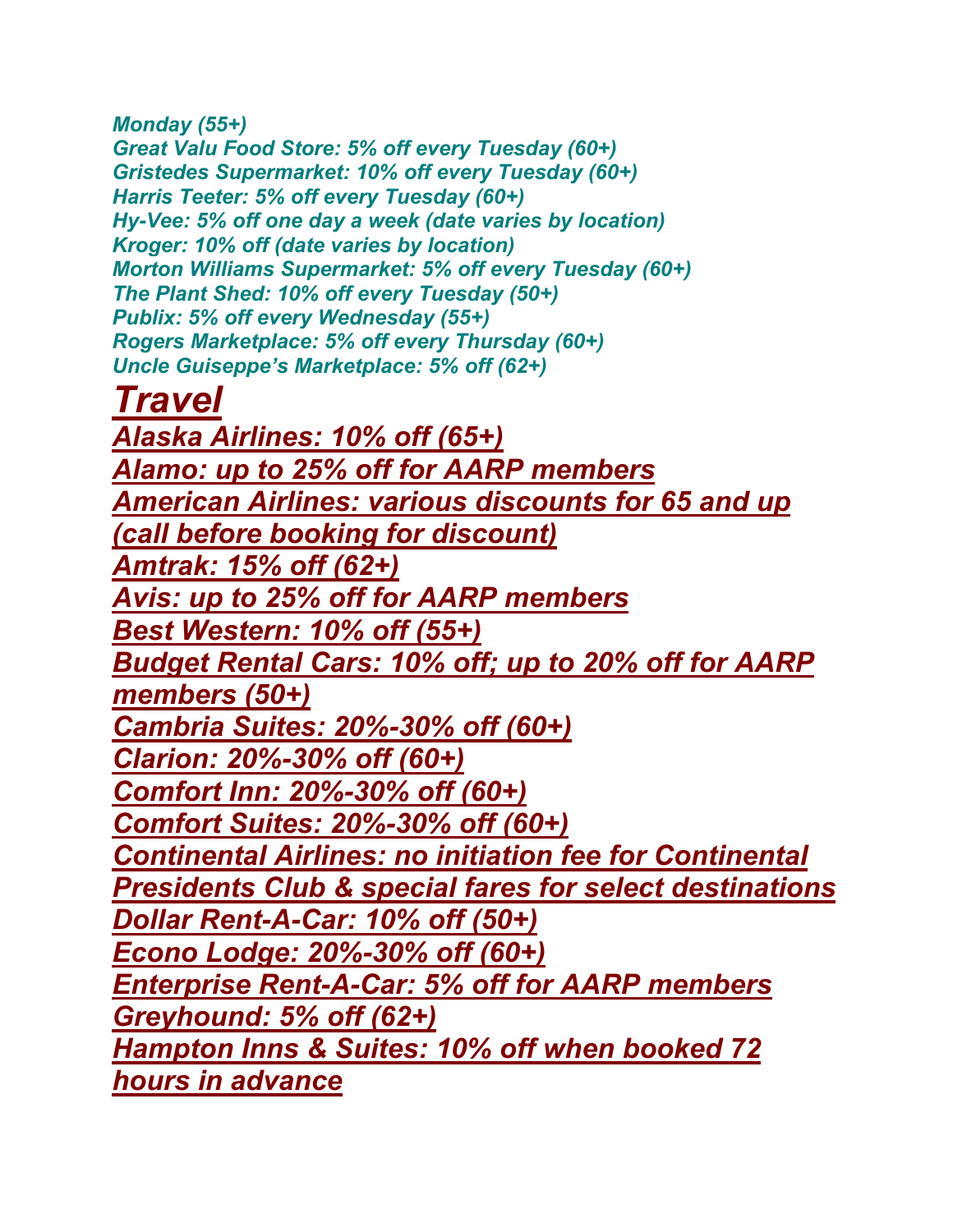*Hertz: up t0 25% off for AARP members Holiday Inn: 10%-30% off depending on location (62+) Hyatt Hotels: 25%-50% off (62+) InterContinental Hotels Group: various discounts at all hotels (65+) Mainstay Suites: 10% off with Mature Traveler's Discount (50+); 20%-30% off (60+) Marriott Hotels: 15% off (62+) Motel 6: 10% off (60+) Myrtle Beach Resort: 10% off (55+) National Rent-A-Car: up to 30% off for AARP members Quality Inn: 20%-30% off (60+) Rodeway Inn: 20%-30% off (60+) Sleep Inn: 20%-30% off (60+) Southwest Airlines: various discounts for ages 65 and up (call before booking for discount) Trailways Transportation System: various discounts for ages 50 and up United Airlines: various discounts for ages 65 and up (call before booking for discount) U.S. Airways: various discounts for ages 65 and up (call before booking for discount) Activities & Entertainment AMC Theaters: up to 30% off (55+) Bally Total Fitness: up to \$100 off memberships (62+) Busch Gardens Tampa: \$3 off one-day tickets (50+) Carmike Cinemas: 35% off (65+) Cinemark/Century Theaters: up to 35% off U.S. National Parks: \$10 lifetime pass; 50% off additional services including camping (62+) Regal Cinemas: 30% off*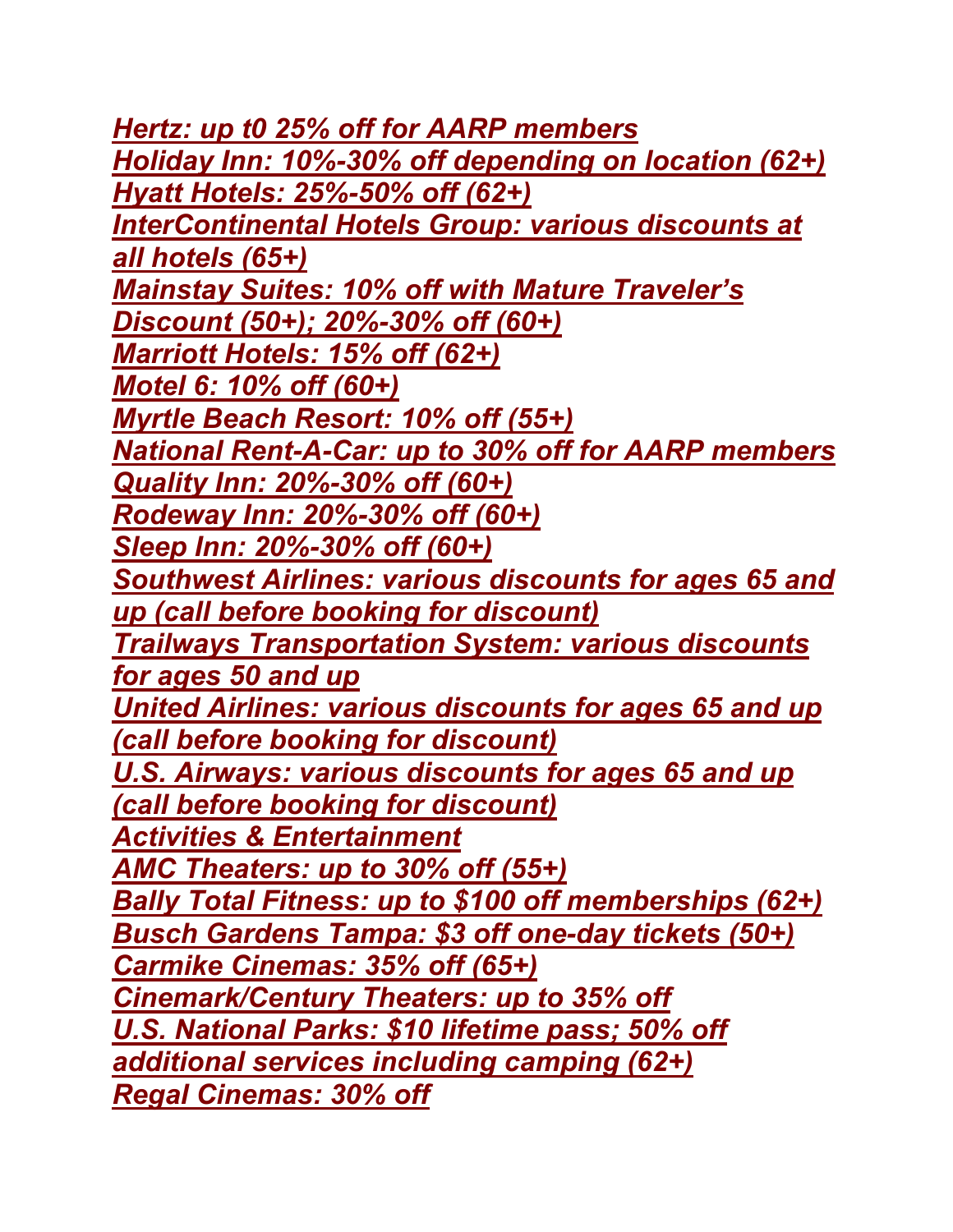*Ripley's Believe it or Not: @ off one-day ticket (55+) SeaWorld Orlando: \$3 off one-day tickets (50 Alaska Airlines: 10% off (65+) Alamo: up to 25% off for AARP members American Airlines: various discounts for 65 and up (call before booking for discount) Amtrak: 15% off (62+) Avis: up to 25% off for AARP members Best Western: 10% off (55+) Budget Rental Cars: 10% off; up to 20% off for AARP members (50+) Cambria Suites: 20%-30% off (60+) Clarion: 20%-30% off (60+) Comfort Inn: 20%-30% off (60+) Comfort Suites: 20%-30% off (60+) Continental Airlines: no initiation fee for Continental Presidents Club & special fares for select destinations Dollar Rent-A-Car: 10% off (50+) Econo Lodge: 20%-30% off (60+) Enterprise Rent-A-Car: 5% off for AARP members Greyhound: 5% off (62+) Hampton Inns & Suites: 10% off when booked 72 hours in advance Hertz: up t0 25% off for AARP members Holiday Inn: 10%-30% off depending on location (62+) Hyatt Hotels: 25%-50% off (62+) InterContinental Hotels Group: various discounts at all hotels (65+) Mainstay Suites: 10% off with Mature Traveler's Discount (50+); 20%-30% off (60+) Marriott Hotels: 15% off (62+)*